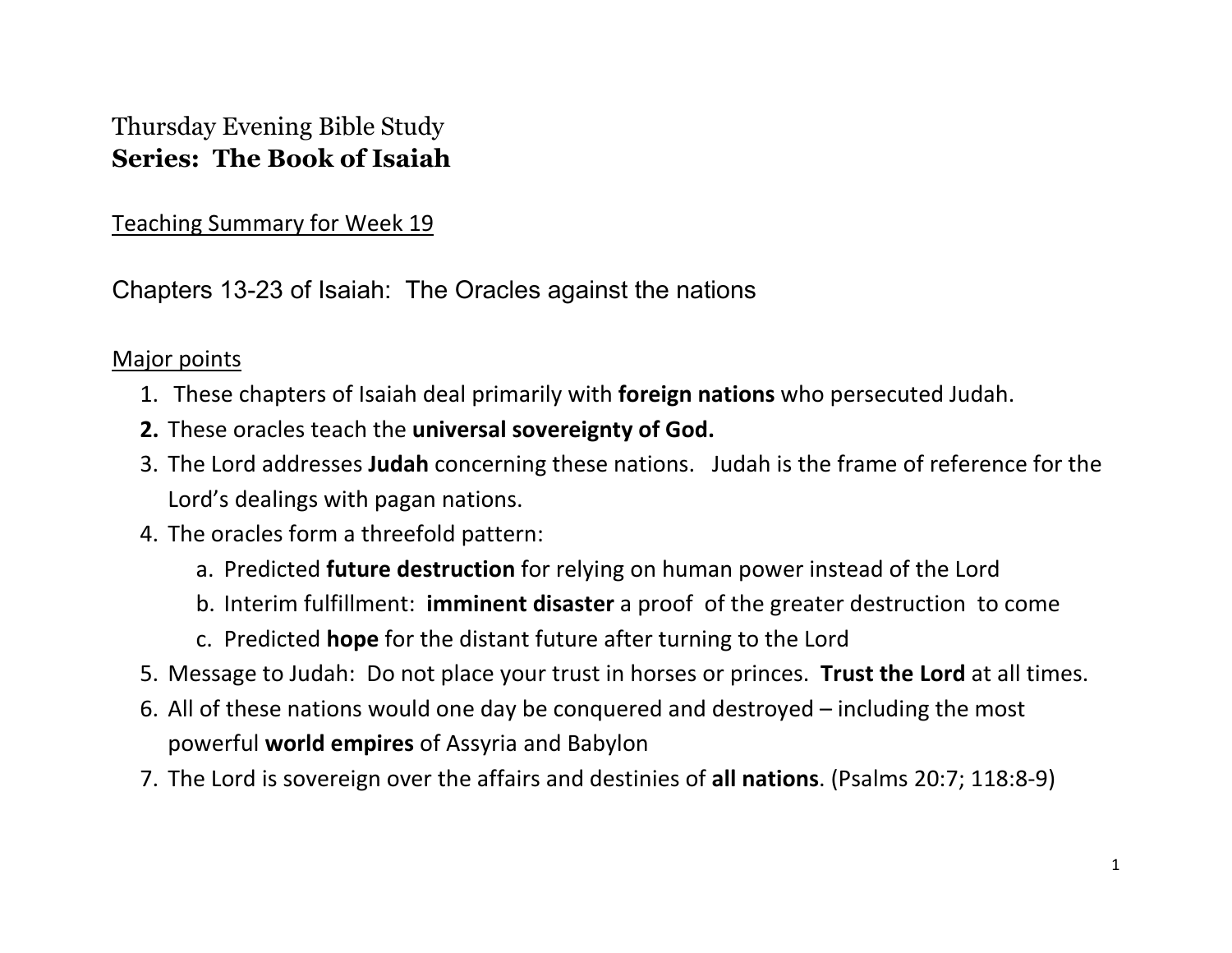

## Oracles concerning the nations in Isaiah chapters 13 to 23

| <b>Nation</b>  | <b>Description</b>                                      | In Isaiah         |
|----------------|---------------------------------------------------------|-------------------|
| <b>Babylon</b> | Would overthrow Judah and send her people into exile in | $\vert$ 13-14:23; |
|                | 586 BC. Babylon was the dominant world power from 605   | $21:1 - 10$       |
|                | BC to 539 BC. When it fell to the Medes and Persians.   |                   |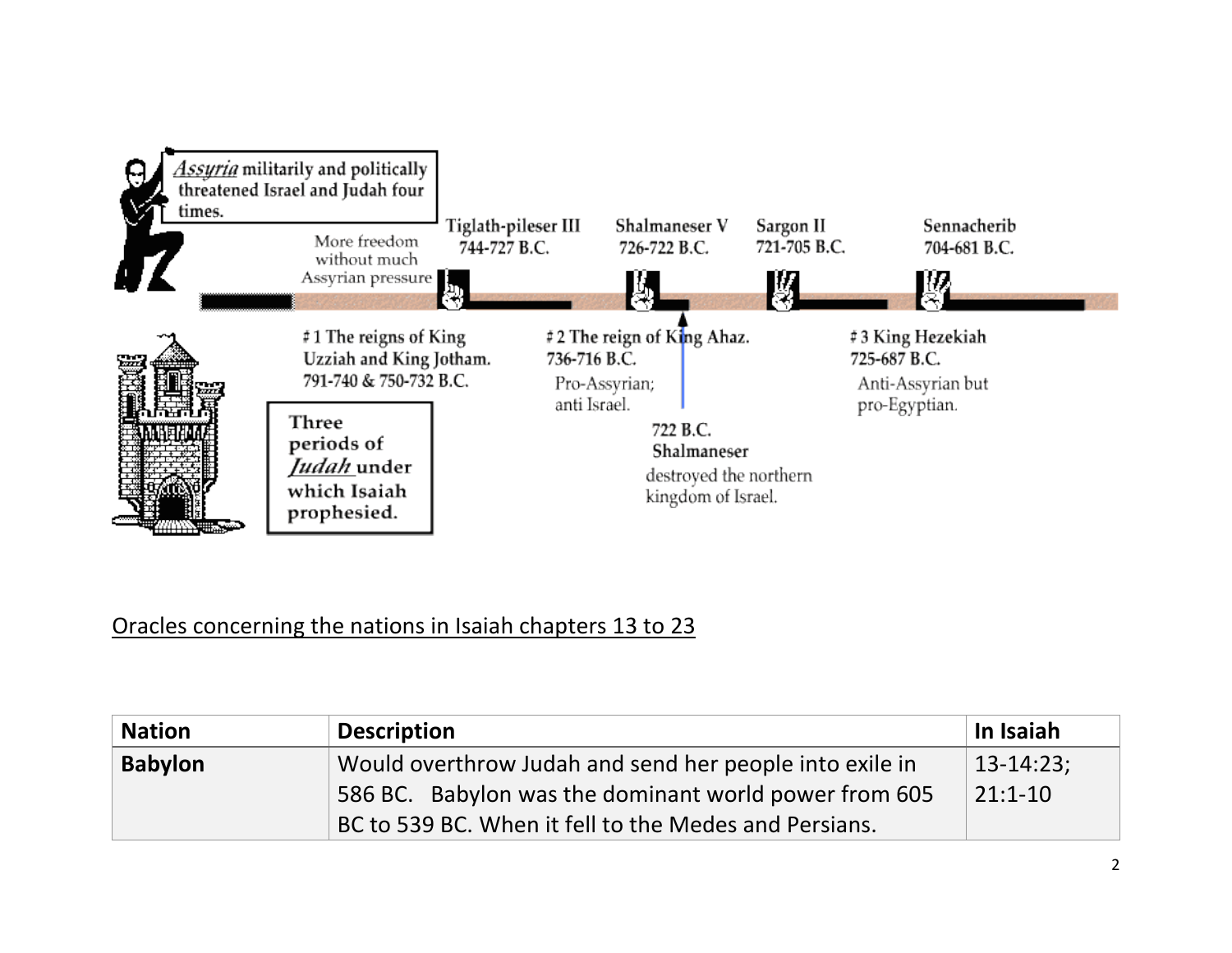| <b>Nation</b>          | <b>Description</b>                                                                                                                                                                                                                                         | In Isaiah |
|------------------------|------------------------------------------------------------------------------------------------------------------------------------------------------------------------------------------------------------------------------------------------------------|-----------|
| <b>Assyria</b>         | The dominant world empire during Isaiah's lifetime.<br>The armies of Sennacherib invaded Judah in 701 BC and laid<br>siege to Jerusalem. They suffered a serious setback when<br>the Lord miraculously rescued Jerusalem (Isa 37:21-38).                   | 14:24-27  |
| Philistia              | Judah's neighbor to the west. A fierce enemy of Israel in<br>David's time. Stirred up revolts against Assyria. They would<br>be defeated by the Assyrian invasion of 701 BC.                                                                               | 14:28-32  |
| <b>Moab</b>            | Judah's neighbor to the east. Ruth was a Moabite (Ruth<br>1:22). The Moabites were descendants of Lot (Gen 19:37).<br>In 714 BC, Moab formed an alliance with the Philistines to<br>oppose the Assyrians. It failed.                                       | $15 - 16$ |
| Damascus (Syria)       | A nation to the northeast of Israel. Syria was a threat to the<br>Jews from the rule of David onward. Syria was an ally of<br>Israel in opposition to Assyria. In 734 BC the Assyrian king<br>Tiglath Pileser III invaded and took the Syrians into exile. | $17:1-3$  |
| Ephraim (Israel)       | Shalmaneser V took Samaria (the capital of Israel) in 722 BC<br>and deported most of the population (Isa 17:3-4)                                                                                                                                           | $17:4-11$ |
| <b>Cush (Ethiopia)</b> | Ruled over Egypt at that time. Territory immediately south<br>of Egypt near modern-day Sudan.                                                                                                                                                              | 18        |
| <b>Egypt</b>           | Ancient nation along the Nile. Egypt was divided during<br>much of the 8 <sup>th</sup> century BC as 3 cities vied for control. Egypt<br>would be defeated by Sennacherib in 701 BC.                                                                       | 19-20     |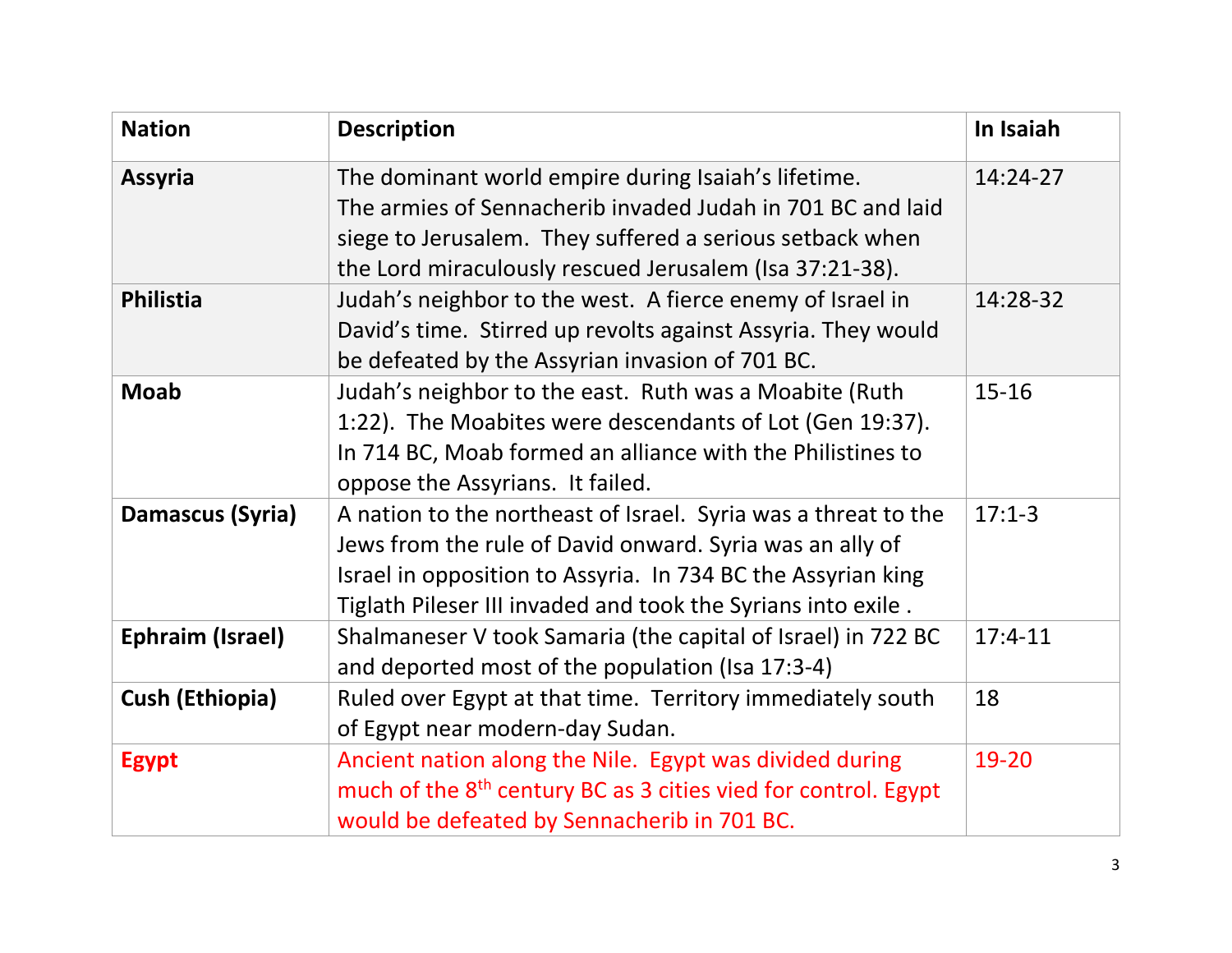| <b>Nation</b>     | <b>Description</b>                                                                                                                                                                                                                                                                                                                                          | In Isaiah  |
|-------------------|-------------------------------------------------------------------------------------------------------------------------------------------------------------------------------------------------------------------------------------------------------------------------------------------------------------------------------------------------------------|------------|
| Edom              | The land where the descendants of Esau lived. It was in the<br>extreme southern Palestine in the barren territory below the<br>Dead Sea. The Edomites were the historic enemies of Israel.                                                                                                                                                                  | $21:11-12$ |
| <b>Arabia</b>     | The desert region southeast of Judah between Babylon and<br>Edom. It was hot, dry and sparsely populated. The territory<br>was 1,400 miles long and 800 miles wide. The queen of<br>Sheba came from southern Arabia.                                                                                                                                        | $21:13-17$ |
| Jerusalem (Judah) | The city of Jerusalem would be miraculously rescued by the<br>Lord from the Assyrians in 701 BC. However, they would not<br>be as fortunate when the Babylonian army under<br>Nebuchadnezzar attacked in 586 BC.                                                                                                                                            | 22         |
| <b>Tyre</b>       | Judah's neighbor to the northwest, north of Philistia. It was<br>a great seafaring nation and a world center for commerce.<br>They conducted lucrative trade and planted colonies<br>throughout the Mediterranean Sea region. When<br>Nebuchadnezzar destroyed the mainland city, the economies<br>of Mediterranean nations - including Egypt -were ruined. | 23         |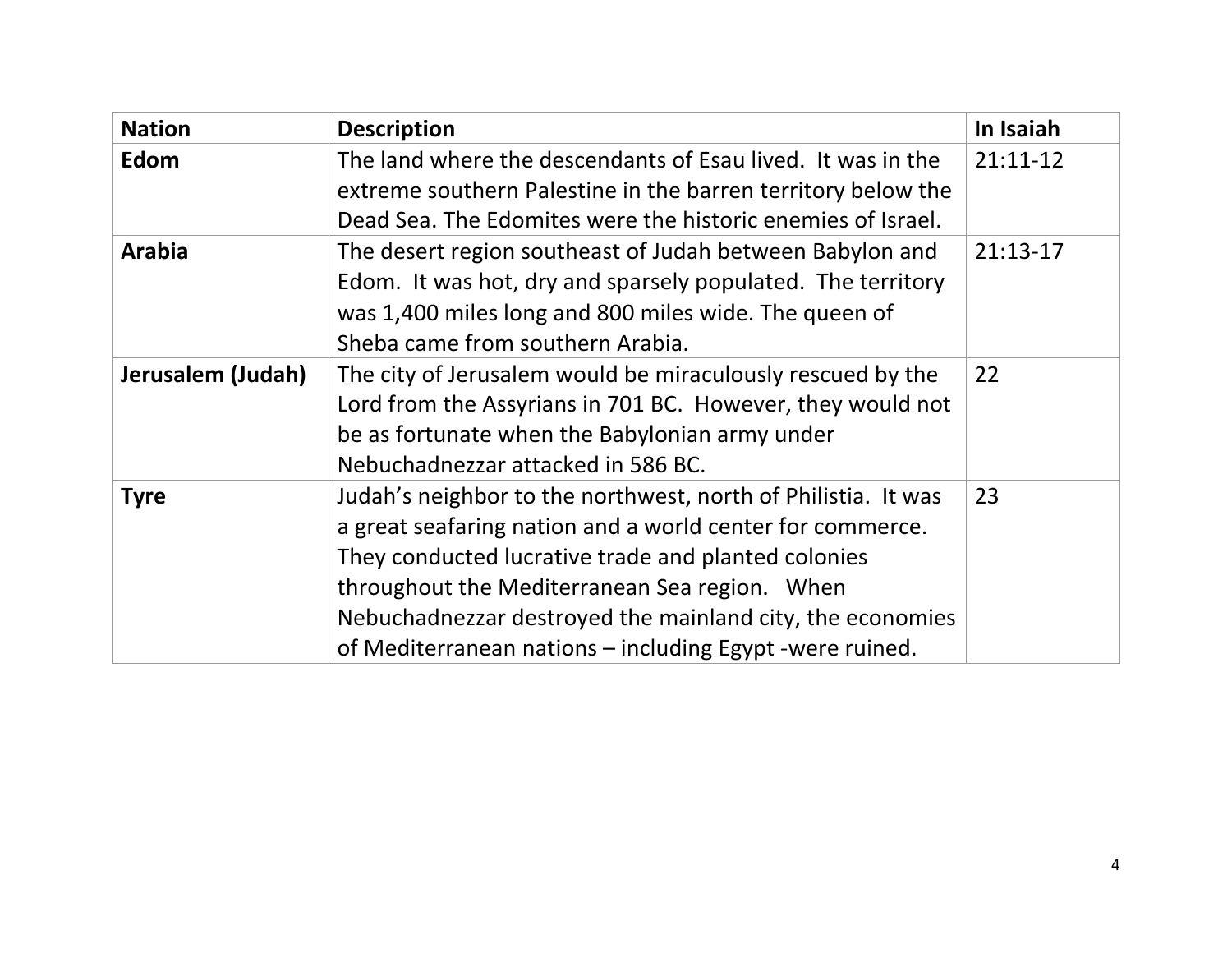## Case in point: Egypt (*Isaiah 19:1-20:6)*

The oracle against Egypt follows the threefold pattern (see #4 on page 1), but in its own order.

In this oracle, Isaiah is warning Judah not to rely on Egypt for her security. Egypt will be destroyed in the future by the Assyrian king Ashu(663 BC). *Isaiah 19:1-15*

Before that, Egypt will be overrun by Assyria. Her soldiers will be humiliated and taken captive (701 BC). This historical event (within the lifetime of Isaiah and the then current rulers of Judah) guarantees that the undated future event will occur. *Isaiah 20:1-6*

There is a day coming - the second coming of Christ - when Egypt will turn to the Lord and be healed. There will be one Lord, one world, and one people. The Egyptians will join Israel and the Assyrians in worshipping the Lord. The Lord will call Egypt "My people"! *Isaiah 19:16-25*

Therefore, Judah and her leaders should rely on the Lord, not Egypt, for protection from Assyria.

*Let's read the entire passage together now.*